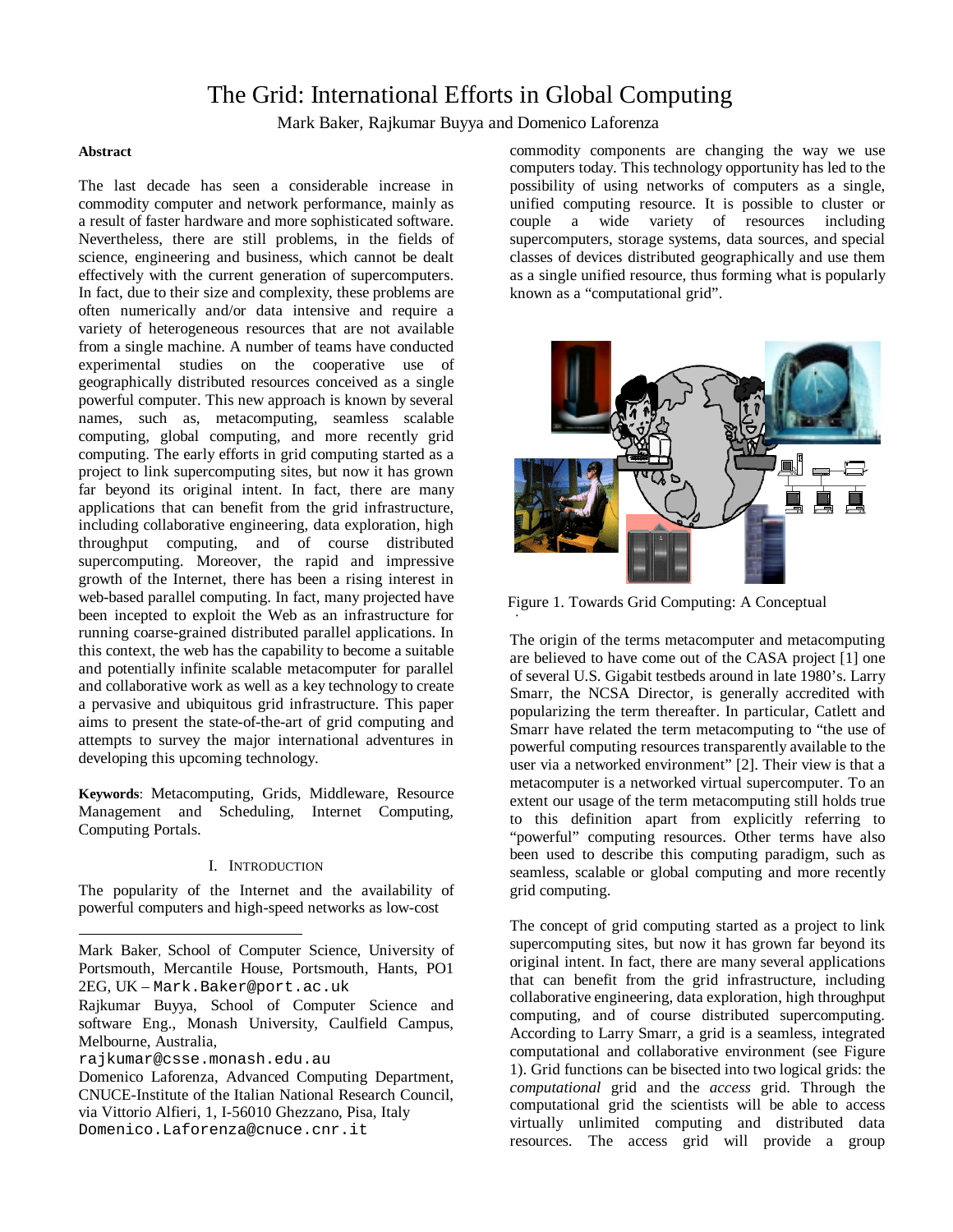collaboration environment. Through a Web browser, users will be able to view and select all the grid resources and services in a *virtual infinite machine room* [3][4]. To build a grid requires the development and deployment of a number of services, including those for: resource discovery, scheduling configuration management, security, and payment mechanisms in an open environment [5][6][10].

Grid applications (multi-disciplinary applications) couple resources that cannot be replicated at a single site even or may be globally located for other practical reasons. These are some of the driving forces behind the inception of grids. In this light, grids let users solve larger or new problems by pooling together resources that could not be coupled easily before.

Hence the *Grid* is not only a computing paradigm for just providing computational resources for grand-challenge applications. It is an infrastructure that can bond and unify globally remote and diverse resources ranging from meteorological sensors to data vaults, from parallel supercomputers to personal digital organizers. As such, it will provide pervasive services to all users that need them.

This paper aims to present the state-of-the-art of grid computing and attempts to survey the major international efforts in this area. A set of general principles and design criteria that can be followed in the grid construction are given in Section 2. Some of the current grid experiments selected as representative of the possible technologies are presented in Section 3. We conclude and then discuss future trends in Section 4.

## II. GRID CONSTRUCTION: GENERAL PRINCIPLES

This section briefly highlights some of the general principles that underlie the construction of the grid. In particular, the idealized design features that are required by a grid to provide users with a seamless computing environment are discussed. There are three main issues that characterize computational grids:

- *Heterogeneity*: a grid involves a multiplicity of resources that are heterogeneous in nature and might span numerous administrative domains across wide geographical distances.
- Scalability: a grid might grow from few resources to millions. This raises the problem of potential performance degradation as a Grids size increases. Consequently, applications that require a large number of geographically located resources must be designed to be extremely latency tolerant.
- *Dynamicity or Adaptability*: in a grid, a resource failure is the rule, not the exception. In fact, with so many resources in a Grid, the probability of some resource failing is naturally high. The resource managers or applications must tailor their behaviour dynamically so as to extract the maximum performance from the available resources and services.

The steps necessary to realize a computational grid include

[6]:

- The integration of individual software and hardware components into a combined networked resource.
- The implementation of *middleware* to provide a transparent view of the resources available.
- The development of tools that allows management and control of grid applications and infrastructure.
- The development and optimization of distributed applications to take advantage of the resources.

The components that are necessary to form a grid are shown in Figure 2 and they are briefly discussed below:



Figure 2: Grid Components.

- Grid *Fabric*: It comprises all the resources geographically distributed (across the globe) and accessible from anywhere on the Internet. They could be computers (such as PCs or Workstations running operating systems such as UNIX or NT), clusters (running cluster operating systems or resource management systems such as LSF, Condor or PBS), storage devices, databases, and special scientific instruments such as a radio telescope.
- G*rid Middleware*: It offers core services such as remote process management, co-allocation of resources, storage access, information (registry), security, authentication, and Quality of Service (QoS) such as resource reservation and trading.
- G*rid Development Environments and Tools*: These offer high-level services that allows programmers to develop applications and *brokers* that act as user agents that can manage or schedule computations across global resources.
- G*rid Applications and Portals*: They are developed using grid-enabled languages such as HPC++, and message-passing systems such as MPI. Applications, such as parameter simulations and grand-challenge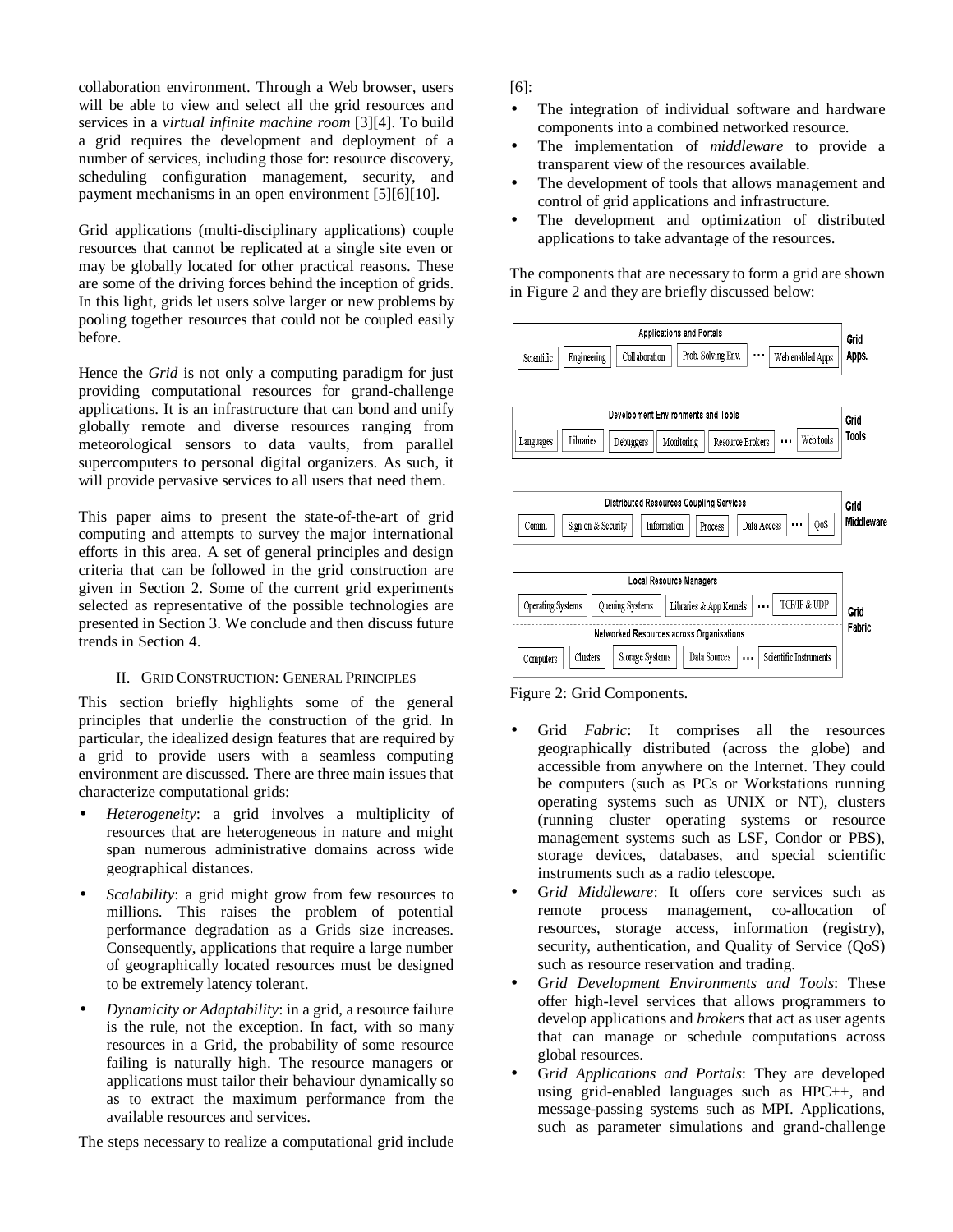problems often require considerable computational power, require access to remote data sets, and may need to interact with scientific instruments. *Grid portals* offer web-enabled application services — i.e., users can submit and collect results for their jobs on remote resources through a web interface.

In attempting to facilitate the collaboration of multiple organizations running diverse autonomous heterogeneous resources, a number of basic principles should be followed so that the grid environment:

- Does not interfere with the existing site administration or autonomy;
- Does not compromise existing security of users or remote sites;
- Does not need to replace existing operating systems, network protocols, or services;
- Allows remote sites to join or leave the environment whenever they choose;
- Does not mandate the programming paradigms, languages, tools, or libraries that a user wants;
- Provides a reliable and fault tolerance infrastructure with no single point of failure;
- Provides support for heterogeneous components;
- Uses standards, and existing technologies, and is able to interact with legacy applications;
- Provides appropriate synchronization and component program linkage.

| <b>Initiative</b>         | <b>Focus and Technologies Developed</b>                                                                                                                                                                                                                                                                                                                                                                                                        |
|---------------------------|------------------------------------------------------------------------------------------------------------------------------------------------------------------------------------------------------------------------------------------------------------------------------------------------------------------------------------------------------------------------------------------------------------------------------------------------|
| Computing<br>Portals      | A collaborative effort between different<br>Computer Science projects to enable desktop<br>access to remote resources including,<br>supercomputers, network of workstations,<br>smart instruments, data resources, and more<br>www.computingportals.org                                                                                                                                                                                        |
| Grid<br>Forum             | This is a community-initiated forum of<br>individual researchers and practitioners<br>working on distributed computing, or "grid"<br>technologies. This forum focuses on the<br>promotion and development of grid<br>technologies and applications via the<br>development and documentation of "best<br>practices," implementation guidelines, and<br>standards with an emphasis on rough<br>consensus and running code –<br>www.gridforum.org |
| European<br>Grid<br>Forum | EGRID, aims to foster the cooperative use of<br>distributed computing resources that are<br>accessible via WANs. EGRID is an open<br>forum; the community includes individuals<br>from European research institutes, universities<br>and companies working in the field of wide<br>area computing and computational grids -<br>www.egrid.org<br>Table 1: Maior Grid Forums                                                                     |

Table 1: Major Grid Forums

As one would expect, a grid environment must be able to operate on top of the whole spectrum of current and emerging hardware and software technologies. An obvious analogy is the Web. Users of the Web do not care if the

server they are accessing is on a UNIX or NT platform. From the client browser's point of view, they "just" want their requests to Web services handled quickly and efficiently. In the same way, a user of a grid does not want to be bothered with details of its underlying hardware and software infrastructure. A user is really only interested in submitting their application to the appropriate resources and getting correct results back in a timely fashion.

An ideal grid environment will therefore provide access to the available resources in a seamless manner such that physical discontinuities such as differences between platforms, network protocols, and administrative boundaries become completely transparent. In essence, the grid middleware turns a radically heterogeneous environment into a virtual homogeneous one.

The following are the main design features required by a grid environment:

- *Administrative Hierarchy*An administrative hierarchy is the way that each grid environment divides itself up to cope with a potentially global extent. The administrative hierarchy determines how administrative information flows through the grid.
- *Communication Services* The communication needs of applications using a grid environment are diverse, ranging from reliable point-to-point to unreliable multicast communications. The communications infrastructure needs to support protocols that are used for bulk-data transport, streaming data, group communications, and those used by distributed objects. The network services used also provide the grid with important Quality of Service parameters such as latency, bandwidth, reliability, fault-tolerance, and jitter control.
- *Information Services* A grid is a dynamic environment where the location and type of services available are constantly changing. A major goal is to make all resources accessible to any process in the system, without regard to the relative location of the resource user. It is necessary to provide mechanisms to enable a rich environment in which information about grid is reliably and easily obtained by those services requesting the information. The grid information (registration and directory) services components provide the mechanisms for registering and obtaining information about the grid structure, resources, services, and status.
- *Naming Services* In a grid, like in any distributed system, names are used to refer to a wide variety of resources such as computers, services, or data objects. The naming service provides a uniform name space across the complete metacomputing environment. Typical naming services are provided by the international X.500 naming scheme or DNS, the Internet's scheme.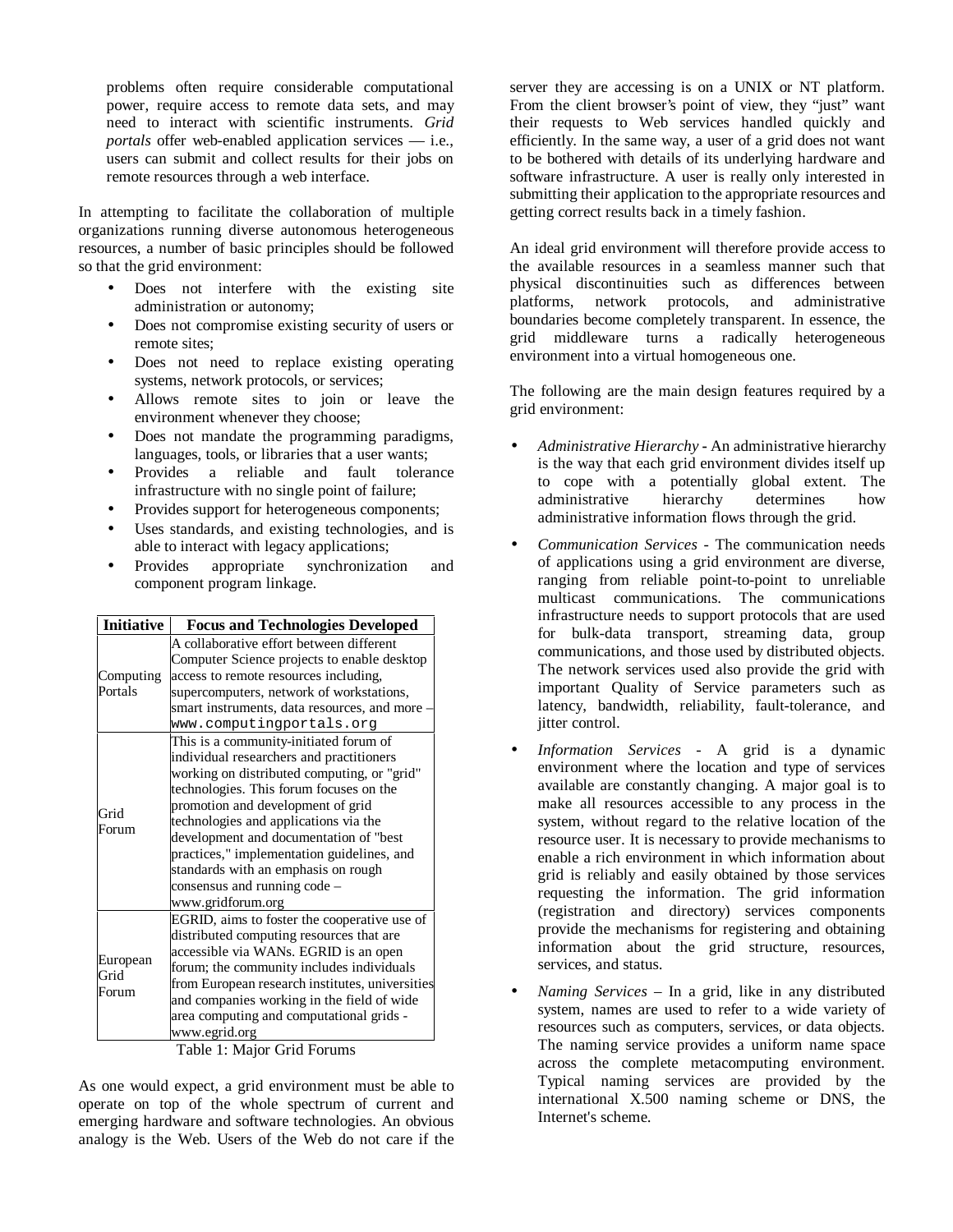- *Distributed File Systems and Caching –* Distributed applications, more often than not, require access to files distributed among many servers. A distributed file system is therefore a key component in a distributed system. From an applications point of view it is important that a distributed file system can provide a uniform global namespace, support a range of file I/O protocols, require little or no program modification, and provide means that enable performance optimizations to be implemented, such as the usage of caches.
- *Security and Authorization –* Any distributed system involves all four aspects of security: confidentiality, integrity, authentication and accountability. Security within a grid environment is a complex issue requiring diverse resources autonomously administered to interact in a manner that does not impact the usability of the resources or introduces security holes/lapses in individual systems or the environments as a whole. A security infrastructure is key to the success or failure of a grid environment.
- *System Status and Fault Tolerance –* To provide a reliable and robust environment it is important that a means of monitoring resources and applications is provided. To accomplish this task, tools that monitor resources and application need to be deployed.

| <b>Initiative</b>            | <b>Focus and Technologies Developed</b>                                                                                                                                                                                                                                                                                |
|------------------------------|------------------------------------------------------------------------------------------------------------------------------------------------------------------------------------------------------------------------------------------------------------------------------------------------------------------------|
| <b>DISCWorld</b>             | It is an infrastructure for service-based<br>metacomputing across LAN and WAN<br>clusters. It allows remote users to login to<br>this environment over the WWW and<br>request access to data, and also to invoke<br>services or operations on the available data<br>[25] –<br>dhpc.adelaide.edu.au/Projects/DISCWorld/ |
| Nimrod/G $&$<br><b>GRACE</b> | A global scheduler (resource broker) for<br>parametric computing over a enterprise<br>wide clusters or computational grids -<br>www.dgs.monash.edu.au/~rajkumar/ecogrid                                                                                                                                                |

Table 2: Major Australian Grid Computing Efforts

- *Resource Management and Scheduling –* The management of processor time, memory, network, storage, and other components in a grid is clearly very important. The overall aim is to efficiently and effectively schedule the applications that need to utilize the available resources in the metacomputing environment. From a user's point of view, resource management and scheduling should be transparent; their interaction with it being confined to a manipulating mechanism for submitting their application. It is important in a grid that a resource management and scheduling service can interact with those that may be installed locally.
- *Computational Economy and Resource Trading –* The grid is constructed by coupling resources distributed across various organizations and administrative domains and may be owned by different organisations.

The motivations or incentives for contributing resources towards building grid, to date, has been driven by public good, prizes, fun, fame, or collaborative advantage. This is clearly evident from the construction of public or research test-beds such as Distributed.net [27], SETI@Home [26], GUSTO [14], and DAS [30]. The computational resource contributors to these test-beds are mostly motivated by the aforementioned reasons. The chances for getting access to such computational test-beds for solving commercial problems are rarely possible. This necessitates the need for a mechanism where one can buy compute power on-demand from computational grids or resource owners.

In order to push the concept of grid into mainstream computing, we need a mechanism that motivates everyone on the Internet to contribute their machines (idle) resources. One of the best mechanisms for achieving this is supporting the concept of computational economy in building and management of grid resources [10]. It allows resource owners to earn money by letting others use their (idle) computational resources for solving their problems. In such industrial strength, commercial computational grid, the resource owners act as sellers and the users act as buyers. The pricing of resources will be driven by demand and supply and this is one of the best mechanisms to regulate and control access to computational resources.

| <b>Initiative</b>     | <b>Focus and Technologies Developed</b>                                                                                                                                                  |
|-----------------------|------------------------------------------------------------------------------------------------------------------------------------------------------------------------------------------|
| distributed.net       | An experiment that uses Internet-connected<br>computers to crack RSA encryption                                                                                                          |
| SETI@Home             | algorithms-www.distributed.net<br>A scientific experiment that uses Internet-<br>connected computers in the search for<br>extraterrestrial intelligence -<br>setiathome.ssl.berkeley.edu |
| Compute<br>Power Grid | A portal and an economic based resource<br>management infrastructure for computing on<br>internet-wide resources that enables portal<br>supercomputing – www.computepower.net            |

Table 3: Major Public Grid Computing Efforts

The grid resource management systems must dynamically trade for the best resources based on a metric of the price and performance available and schedule computations on these resources such that they meet user requirements. The grid middleware needs to offer services that help resource brokers and resource owners to trade for resource access [10].

• *Programming Tools and Paradigms* – Grid applications (multi-disciplinary applications) couple resources that cannot be replicated at a single site even or may be globally located for other practical reasons. A grid should include interfaces, APIs, utilities and tools so as to provide a rich development environment. Common scientific languages such as C, C++, and Fortran should be available, as should application-level interfaces like MPI and PVM. A range of programming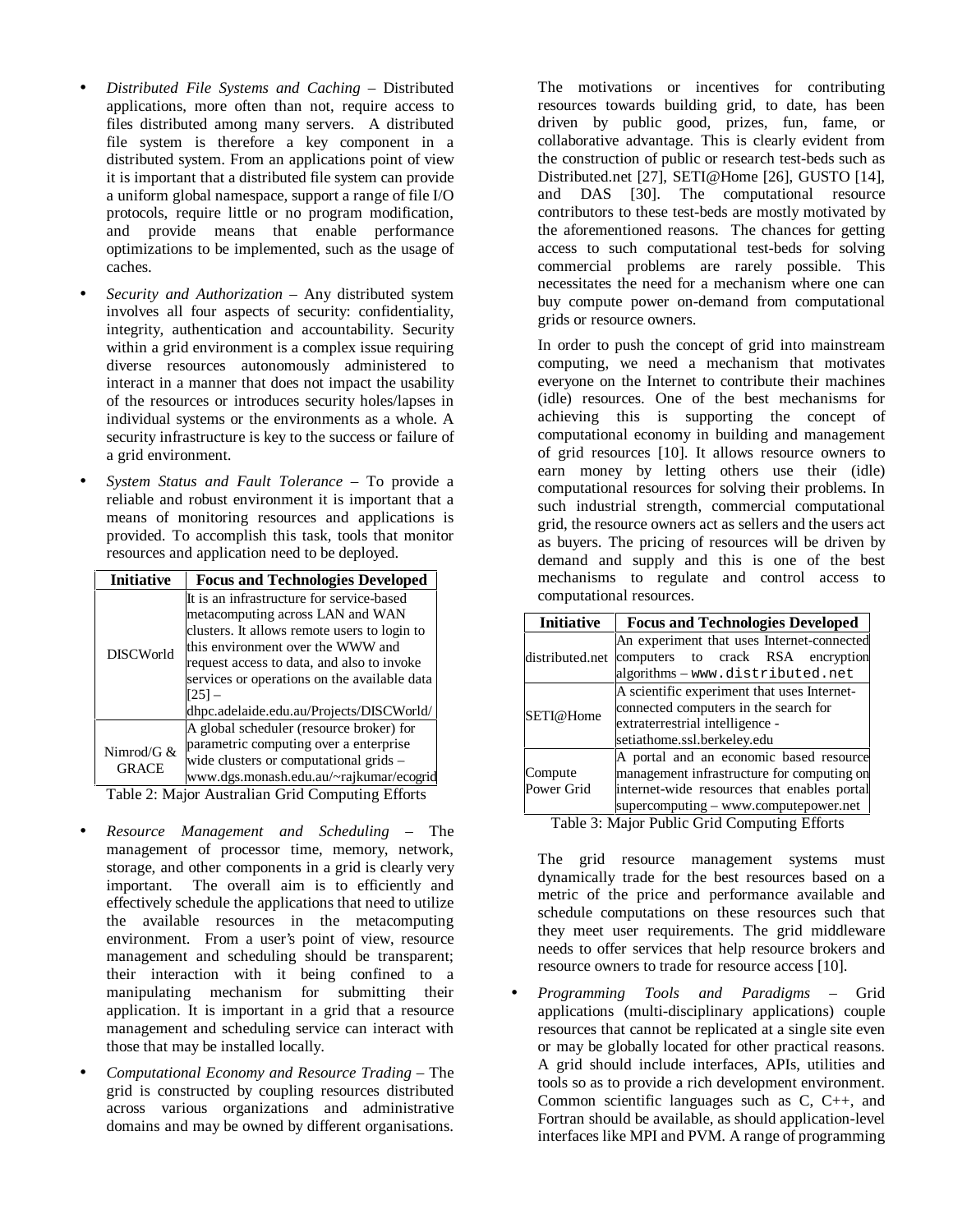paradigms should be supported, such as message passing and distributed shared memory. In addition, a suite of numerical and other commonly used libraries should be available.

• *User and Administrative GUI* – The interfaces to the services and resources available should be intuitive and easy to use. In addition, they should work on a range of different platforms and operating systems. They also need take advantage of web technologies to offer a view of portal supercomputing. The web-centric approach to access supercomputing resources should enable users to access any resource from anywhere over any platform at any time. That means, the users should be allowed to submit their jobs to computational resources through a web interface from any of the accessible platforms such as PCs, laptops, PDA, etc. thus supporting the ubiquitous access to the grid. The provision of access to scientific applications through the web (e.g., RWCP's PAPIA (Parallel Protein Information Analysis) system [29]) leads to the creation science portals.

## III. GRID COMPUTING PROJECTS

There are many grid projects worldwide. Table 1-6 (this is not an exhaustive) lists some of the most significant projects. Due to the limited on the size of this paper it is impossible to describe all here. A more complete listing can be found in [11] [12]. This section presents some of the current grid projects representative of the grid technology approaches. Moreover, a short description of Grid and E-Grid Forums, two initiatives intended to promote and develop grid technologies and applications is given at the end of this section. The projects briefly detailed and reviewed in this paper include the following:

- USA: Globus, Legion, WebFlow, NetSolve, and NASA IPG.
- Asia/Japan: Ninf and Bricks
- Australia: Nimrod/G and DISCWorld.
- Europe: UNICORE, CERN Data Grid, MOL, Globe, DAS, MetaMPI.

| <b>Initiative</b> | <b>Focus and Technologies Developed</b>         |
|-------------------|-------------------------------------------------|
| <b>UNICORE</b>    | The UNiform Interface to Computer Resources     |
|                   | aims to deliver software that allows users to   |
|                   | submit jobs to remote high performance          |
|                   | computing resources – www.fz-                   |
|                   | juelich.de/unicore                              |
|                   | Metacomputer OnLine is a toolbox for the        |
|                   | coordinated use of WAN/LAN connected            |
|                   | systems. MOL aims at utilizing multiple         |
| MOL.              | WAN-connected high performance systems for      |
|                   | solving large-scale problems that are           |
|                   | intractable on a single supercomputer -         |
|                   | www.uni-paderborn.de/pc2/projects/mol           |
|                   | Metacomputing Tools for Distributed Systems     |
| <b>METODIS</b>    |                                                 |
|                   | www.hlrs.de/structure/organisation/par/project  |
|                   | s/metodis/                                      |
| Globe             | Globe is a research project aiming to study and |

| implement a powerful unifying paradigm for        |
|---------------------------------------------------|
| the construction of large-scale wide area         |
| distributed systems: distributed shared objects   |
| - www.cs.vu.nl/~steen/globe                       |
| Poznan Centre works on development of tools       |
| and methods for metacomputing -                   |
| Metacomputing<br>www.man.poznan.pl/metacomputing/ |
| This project aims to develop middleware and       |
| tools necessary for the data-intensive            |
| applications of high-energy physics -             |
| grid.web.cern.ch/grid/                            |
| MetaMPI supports the coupling of                  |
| heterogeneous MPI systems, thus allowing          |
| parallel applications developed using MPI to      |
| be run on grids without alteration -              |
| www.lfbs.rwth-                                    |
| aachen.de/~martin/MetaMPICH/                      |
| This is a wide-area distributed cluster, used for |
| research on parallel and distributed computing    |
| by five Dutch universities -                      |
| www.cs.yu.nl/das                                  |
| JaWS is an economy-based computing model          |
| where both resource owners and programs           |
| using these resources place bids to a central     |
| marketplace that generates leases of use -        |
| roadrunner.ics.forth.gr:8080/                     |
|                                                   |

Table 4: Major European Grid Computing Efforts

### *A. Globus*

Globus [13][15] provides a software infrastructure that enables applications to handle distributed, heterogeneous computing resources as a single virtual machine. The Globus project is a U.S. multi-institutional research effort that seeks to enable the construction of computational grids. A computational grid, in this context, is a hardware and software infrastructure that provides dependable, consistent, and pervasive access to high-end computational capabilities, despite the geographical distribution of both resources and users. A central element of the Globus system is the Globus Metacomputing Toolkit (GMT), which defines the basic services and capabilities required to construct a computational grid. The toolkit consists of a set of components that implement basic services, such as security, resource location, resource management, and communications.

It is necessary for computational grids to support a wide variety of applications and programming paradigms. Consequently, rather than providing a uniform programming model, such as the object-oriented model, the GMT provides a bag of services from which developers of specific tools or applications can use to meet their own particular needs. This methodology is only possible when the services are distinct and have well-defined interfaces (API) that can be incorporated into applications or tools in an incremental fashion.

Globus is constructed as a layered architecture in which high-level global services are built upon essential low-level core local services. The Globus toolkit is modular, and an application can exploit Globus features, such as resource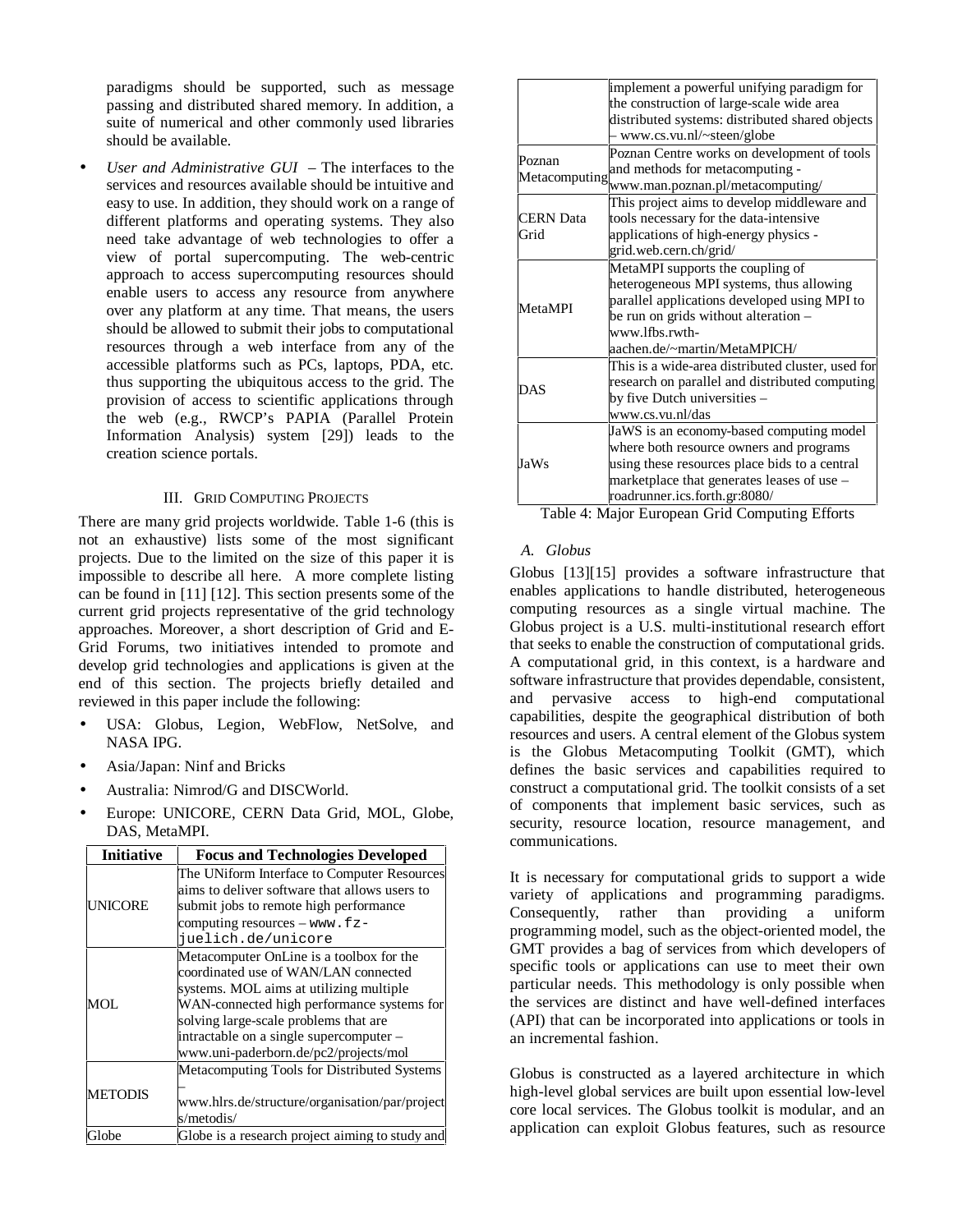management or information infrastructure, without using the Globus communication libraries. The GMT currently consists of the following:

- Resource allocation and process management (GRAM)
- Unicast and multicast communications services (Nexus)
- Authentication and related security services (GSI)
- Distributed access to structure and state information (MDS)
- Monitoring of health and status of system components (HBM)
- Remote access to data via sequential and parallel interfaces (GASS)
- Construction, caching, and location of executables (GEM)
- Advanced Resource Reservation and Allocation (GARA)

| <b>Initiative</b> | <b>Focus and Technologies Developed</b>                |
|-------------------|--------------------------------------------------------|
| Globus            | This project is developing basic software              |
|                   | infrastructure for computations that integrate         |
|                   | geographically distributed computational and           |
|                   | information resources - www.globus.org                 |
|                   | Legion is an object-based metasystem. Legion           |
|                   | supports transparent scheduling, data                  |
| Legion            | management, fault tolerance, site autonomy, and        |
|                   | a wide range of security options -                     |
|                   | legion.virginia.edu                                    |
| <b>JAVELIN</b>    | Javelin: Internet-Based Parallel Computing             |
|                   | Using Java - www.cs.ucsb.edu/research/javelin/         |
|                   | This is an application-specific approach to            |
| AppLes            | scheduling individual parallel applications on         |
|                   | production heterogeneous systems -                     |
|                   | www.infospheres.caltech.edu/                           |
|                   | The Information Power Grid is a testbed that           |
|                   | provides access to a grid – a widely distributed       |
|                   | NASA IPG network of high performance computers, stored |
|                   | data, instruments, and collaboration                   |
|                   | environments - www.ipg.nasa.gov                        |
|                   | The Condor project aims is to develop and              |
|                   | deploy, and evaluate mechanisms and policies           |
| Condor            | that support high throughput computing (HTC)           |
|                   | on large collections of distributed computing          |
|                   | resources - www.cs.wisc.edu/condor/                    |
|                   | Harness builds on the concept of the virtual           |
|                   | machine and explores dynamic capabilities              |
|                   | beyond what PVM can supply. It focused on              |
| Harness           | developing three key capabilities: Parallel plug-      |
|                   | ins, Peer-to-peer distributed control, and             |
|                   | multiple virtual machines -                            |
|                   | www.cs.wisc.edu/condor/                                |
| NetSolve          | NetSolve is a project that aims to bring together      |
|                   | disparate computational resources connected by         |
|                   | computer networks. It is a RPC based                   |
|                   | client/agent/server system that allows one to          |
|                   | remotely access both hardware and software             |
|                   | components-                                            |
|                   | www.cs.utk.edu/netsolve/                               |

Table 5: Major American (USA) Grid Computing Efforts

Globus can be viewed as a metacomputing framework based on a set of APIs to the underlying services. Globus provides application developers with a pragmatic means of implementing a range of services to provide a wide-area application execution environment.

# *B. Legion*

Legion [16][17] is an object-based metasystem developed at the University of Virginia. Legion provides the software infrastructure so that a system of heterogeneous, geographically distributed, high performance machines can interact seamlessly. Legion attempts to provide users, at their workstations, with a single, coherent, virtual machine. Legion is organized by classes and metaclasses (classes of classes). In the Legion system:

- *Everything is an object* Objects represent all hardware and software components. Each object is an active process that responds to method invocations from other objects within the system. Legion defines an API for object interaction, but not the programming language or communication protocol.
- *Classes manage their instances* Every Legion object is defined and managed by its own active class object. Class objects are given system-level capabilities; they can create new instances, schedule them for execution, activate or deactivate an object, as well as provide state information to client objects.
- *Users can define their own classes* As in other objectoriented systems users can override or redefine the functionality of a class.

This feature allows functionality to be added or removed to meet a user's needs. Core objects - Legion defines the API to a set of core objects that support the basic services needed by the metasystem. The Legion system has the following set of core object types:

- Classes and Metaclasses Classes can be considered managers and policy makers. Metaclasses are classes of classes.
- Host objects Host objects are abstractions of processing resources, they may represent a single processor or multiple hosts and processors.
- Vault objects Vault objects represents persistent storage, but only for the purpose of maintaining the state of Object Persistent Representation (OPR).
- Implementation Objects and Caches Implementation objects hide the storage details of object implementations and can be thought of as equivalent to executable files in UNIX. Implementation cache objects provide objects with a cache of frequently used data.
- Binding Agents  $A$  binding agent maps object IDs to physical address. Binding agents can cache bindings and organize themselves in hierarchies and software combining trees.
- Context objects and Context spaces Context objects map context names to Legion object IDs, allowing users to name objects with arbitrary-length string names. Context spaces consist of directed graphs of context objects that name and organize information.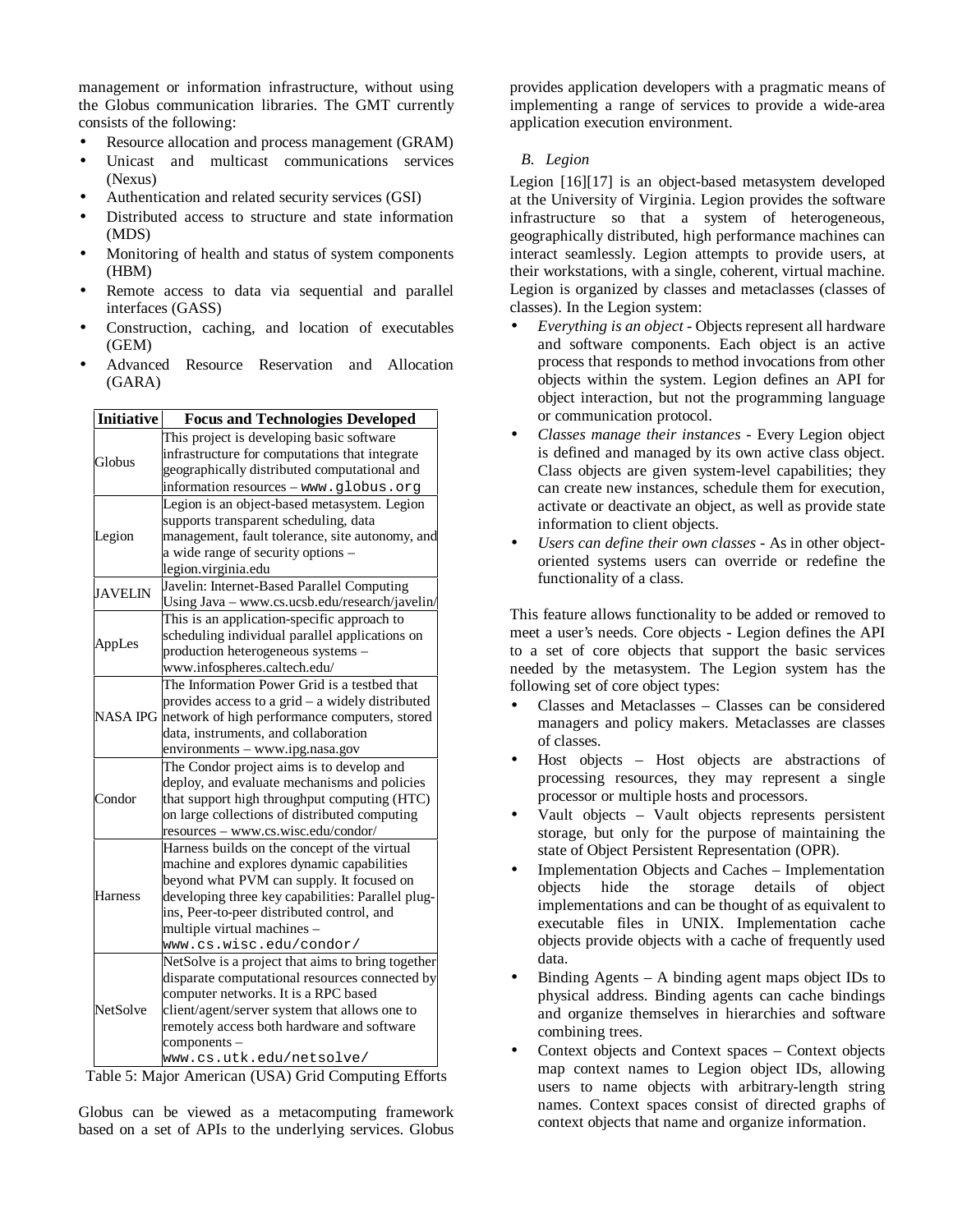A Legion object is an instance of its class. Objects are independent, active, and capable of communicating with each other via unordered non-blocking calls. Like other object-oriented systems, the set of methods of an object describes its interface. The Legion interfaces are described in an Interface Definition Language (IDL).

Legion takes a different approach to provide a metacomputing environment: it encapsulates all its components as objects. The methodology used has all the normal advantages of an object-oriented approach, such as data abstraction, encapsulation, inheritance, and polymorphism. It can be argued that many aspects of this object-oriented approach potentially make it ideal for designing and implementing a complex environment such as a metacomputer. However, using an object-oriented methodology does not come without a raft of problems, many of these is tied-up with the need for Legion to interact with legacy applications and services. In addition, as Legion is written in Mentat Programming Language (MPL), it is necessary to "port" MPL onto each platform before Legion can be installed.

## *C. WebFlow*

WebFlow [18][19] is a computational extension of the Web model that can act as a framework for the wide-area distributed computing and metacomputing. The main goal of the WebFlow design was to build a seamless framework for publishing and reusing computational modules on the Web so that end users, via a Web browser, can engage in composing distributed applications using WebFlow modules as visual components and editors as visual authoring tools. Webflow has a three-tier Java-based architecture that can be considered a visual dataflow system. The front-end uses applets for authoring, visualization, and control of the environment. WebFlow uses servlet-based middleware layer to manage and interact with backend modules such as legacy codes for databases or high performance simulations. Webflow is analogous to the Web. Web pages can be compared to WebFlow modules and hyperlinks that connect Web pages to intermodular dataflow channels. WebFlow content developers build and publish modules by attaching them to Web servers. Application integrators use visual tools to link outputs of the source modules with inputs of the destination modules, thereby forming distributed computational graphs (or compute-webs) and publishing them as composite WebFlow modules. A user activates these compute-webs by clicking suitable hyperlinks, or customizing the computation either in terms of available parameters or by employing some high-level commodity tools for visual graph authoring. The high performance backend tier is implemented using the Globus toolkit:

- The Metacomputing Directory Services (MDS) is used to map and identify resources.
- The Globus Resource Allocation Manager (GRAM) is used to allocate resources.
- The Global Access to Secondary Storage (GASS) is used for a high performance data transfer.

With WebFlow, new applications can be composed dynamically from reusable components just by clicking on visual module icons, dragging them into the active WebFlow editor area, and linking them by drawing the required connection lines. The modules are executed using Globus components combined with the pervasive commodity services where native high performance versions are not available. The prototype WebFlow system is based on a mesh of Java-enhanced Web Servers (Apache), running servlets that manage and coordinate distributed computation. This management infrastructure is implemented by three servlets: Session Manager, Module Manager, and Connection Manager. These servlets use URL addresses and can offer dynamic information about their services and current state. Each management servlet can communicate with others via sockets. The servlets are persistent and application-independent. Future implementations of WebFlow will use emerging standards for distributed objects and take advantage of commercial technologies, such as the CORBA [32] as the base distributed object model. WebFlow takes a different approach to both Globus and Legion. It is implemented in a hybrid manner using a three-tier architecture that encompasses both the Web and third party backend services. This approach has a number of advantages, including the ability to ``plug-in'' to a diverse set of backend services. For example, many of these services are currently supplied by the Globus toolkit, but they could be replaced with components from CORBA or Legion. WebFlow also has the advantage that it is more portable and can be installed anywhere a Web server supporting servlets is capable of running.

## *D. NetSolve*

NetSolve [20][21][22] is a client/server application designed to solve computational science problems in a distributed environment. The Netsolve system is based around loosely coupled distributed systems, connected via a LAN or WAN. Netsolve clients can be written in C and Fortran, use Matlab or the Web to interact with the

server. A Netsolve server can use any scientific package to provide its computational software. Communications within Netsolve is via sockets. Good performance is ensured by a load-balancing policy that enables NetSolve to use the computational resources available as efficiently as possible. NetSolve offers the ability to search for computational resources on a network, choose the best one available, solve a problem (with retry for fault-tolerance), and return the answer to the user.

### *E. NASA Information Power Grid (IPG)*

The NAS Systems Division is leading the effort to build and test NASA's Information Power Grid (lPG) [38], a network of high performance computers, data storage devices, scientific instruments, and advanced user interfaces. The overall mission of the IPG is to provide NASA's scientific and engineering communities a substantial increase in their ability to solve problems that depend on use of large-scale and/or distributed resources.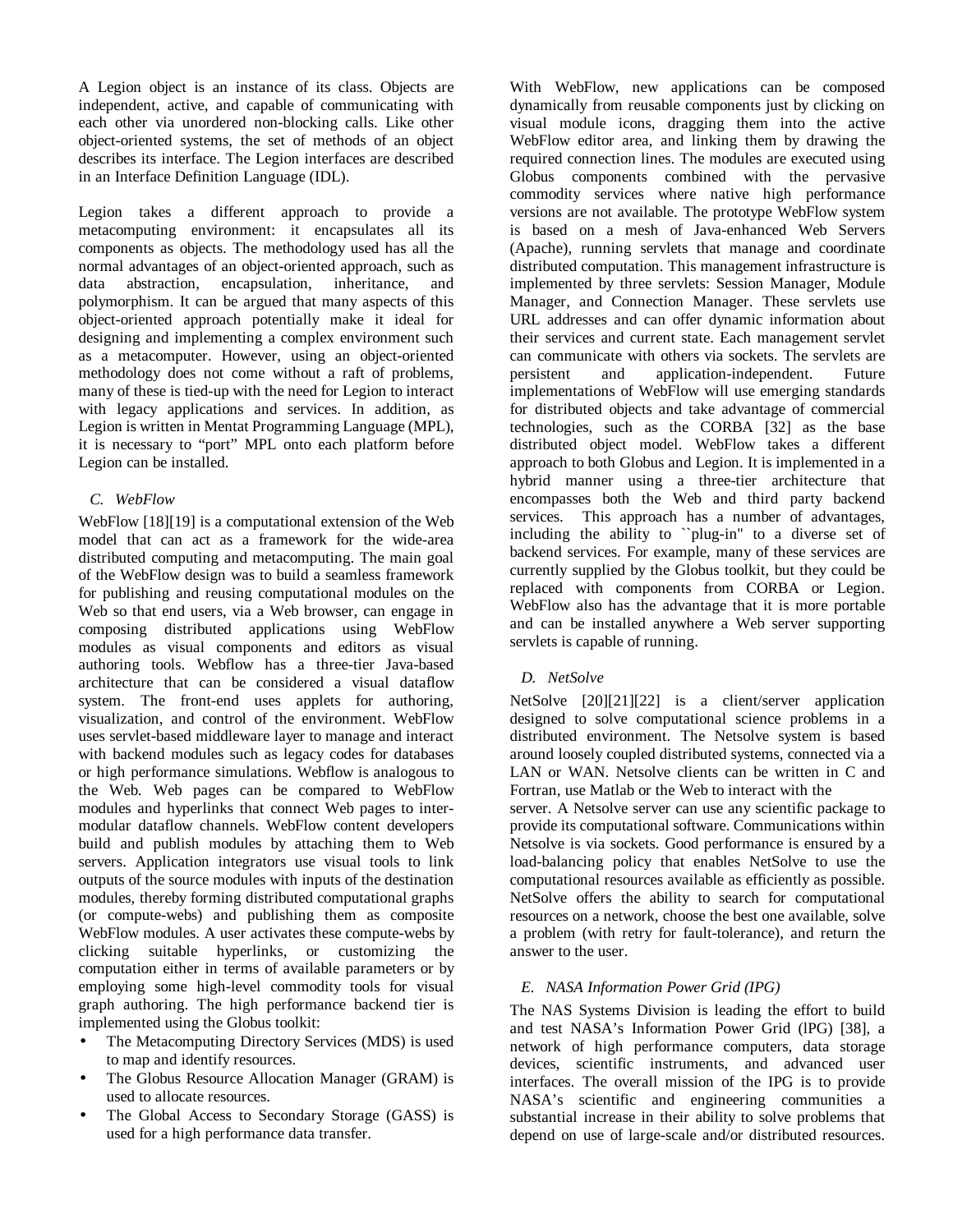The project team is focused on creating an infrastructure and services to locate, combine, integrate, and manage resources from across NASA centers. An important goal of the IPG is to produce a common view of these resources, and at the same time provide for distributed management and local control. The IPG team at NAS is working to develop:

- Independent but consistent tools and services that support a range of programming environments used to build applications in widely distributed systems.
- Tools, services, and infrastructure for managing and aggregating dynamic collections of resources: processors, data storage/information systems, communications systems, real-time data sources and instruments, as well as human collaborators.
- Facilities for constructing collaborative, applicationoriented workbenches and problem solving environments across NASA, based on the IPG infrastructure and applications.
- A common resource management approach that addresses areas such as systems management, user identification, resource allocations, accounting, and security.
- An operational grid environment that incorporates major computing and data resources at multiple NASA sites in order to provide an infrastructure capable of routinely addressing larger scale, more diverse, and more transient problems than is currently possible.

The starting point for IPG "middleware" is the Globus Metacomputing Toolkit. This IPG middleware will make its systems interoperable by providing a set of commands that lets researchers execute computational jobs on remote systems.

| nitiative     | <b>Focus and Technologies Developed</b>                                                                                                                                                                                       |
|---------------|-------------------------------------------------------------------------------------------------------------------------------------------------------------------------------------------------------------------------------|
| Ninf          | Ninf allows users to access computational<br>resources including hardware, software and<br>scientific data distributed across a wide area<br>network with an easy-to-use interface –<br>ninf.etl.go.jp                        |
| <b>Bricks</b> | Bricks is a performance evaluation system that<br>allows analysis and comparison of various<br>scheduling schemes on a typical high-<br>performance global computing setting -<br>matsu-www.is.titech.ac.jp/~takefusa/bricks/ |

Table 6: Major Japanese Grid Computing Efforts

## *F. NINF*

The Network Infrastructure [36][37] for global computing (Ninf) is a client/server- based system that allows access to multiple remote compute and database servers. Ninf clients can semi-transparently access remote computational resources from languages such as C and Fortran. A programmer is able to build a global computing application by using the Ninf remote libraries as its components, without being aware of the complexities of the underlying system they are programming.

## *G. Nimrod/G Resource Broker and GRACE*

Nimrod is a tool for parametric computing on clusters and it provides a simple *declarative* parametric modeling language for expressing a parametric experiment [8]. Domain experts can easily create a *plan* for a parametric computing (task farming) and use the Nimrod runtime system to submit, run, and collect the results from multiple computers (cluster nodes). Nimrod has been used to run applications ranging from bio-informatics and operations research, to the simulation of business processes. A reengineered version of Nimrod, called Clustor, has been commercialized by Active Tools [28]. However, research on Nimrod has been continued, to address its use in the global computational grid environment and to overcome shortcomings of the earlier system.

Nimrod has been used successfully with a static set of computational clusters, but is unsuitable as implemented in the large-scale dynamic context of computational grids, where resources are scattered across several administrative domains, each with their own user policies, employing their own queuing system, varying access cost and processing power. These shortcomings are addressed by a new system called Nimrod/G [7][9] that uses the Globus [13] middleware services for dynamic resource discovery and dispatching jobs over wide-area distributed systems called computational grids.

Nimrod/G allows scientists and engineers to model whole parametric experiments and transparently stage the data and program at remote sites, and run the program on each element of a data set on different machines and finally gather results from remote sites to the user site. The user need not worry about the way in which the complete experiment is set up, data or executable staging, or management. The user can also set the deadline by which the results are needed and the Nimrod/G broker tries to find the cheapest computational resources available in the grid and use them so that the user deadline is met and cost of computation is kept to a minimum.

The current focus of the Nimrod/G project team is on the use of economic theories in grid resource management and scheduling as part of a new framework called GRACE (Grid Architecture for Computational Economy) [10]. The components that make up GRACE include global scheduler (broker), bid-manager, directory server, and bid-server working closely with grid middleware and fabrics. The GRACE infrastructure also offers generic interfaces (APIs) that the grid tools and applications programmers can use to develop software supporting the computational economy. The grid resource brokers such as (Nimrod/G) uses GRACE services to dynamically trade with resources owner agents to select those resources that offer low-cost access services yet meet the user requirements.

### *H. UNICORE*

UNICORE (UNiform Interface to COmputer REsources) [23][24] is a project funded by the German Ministry of Education and Research. A consortium of people from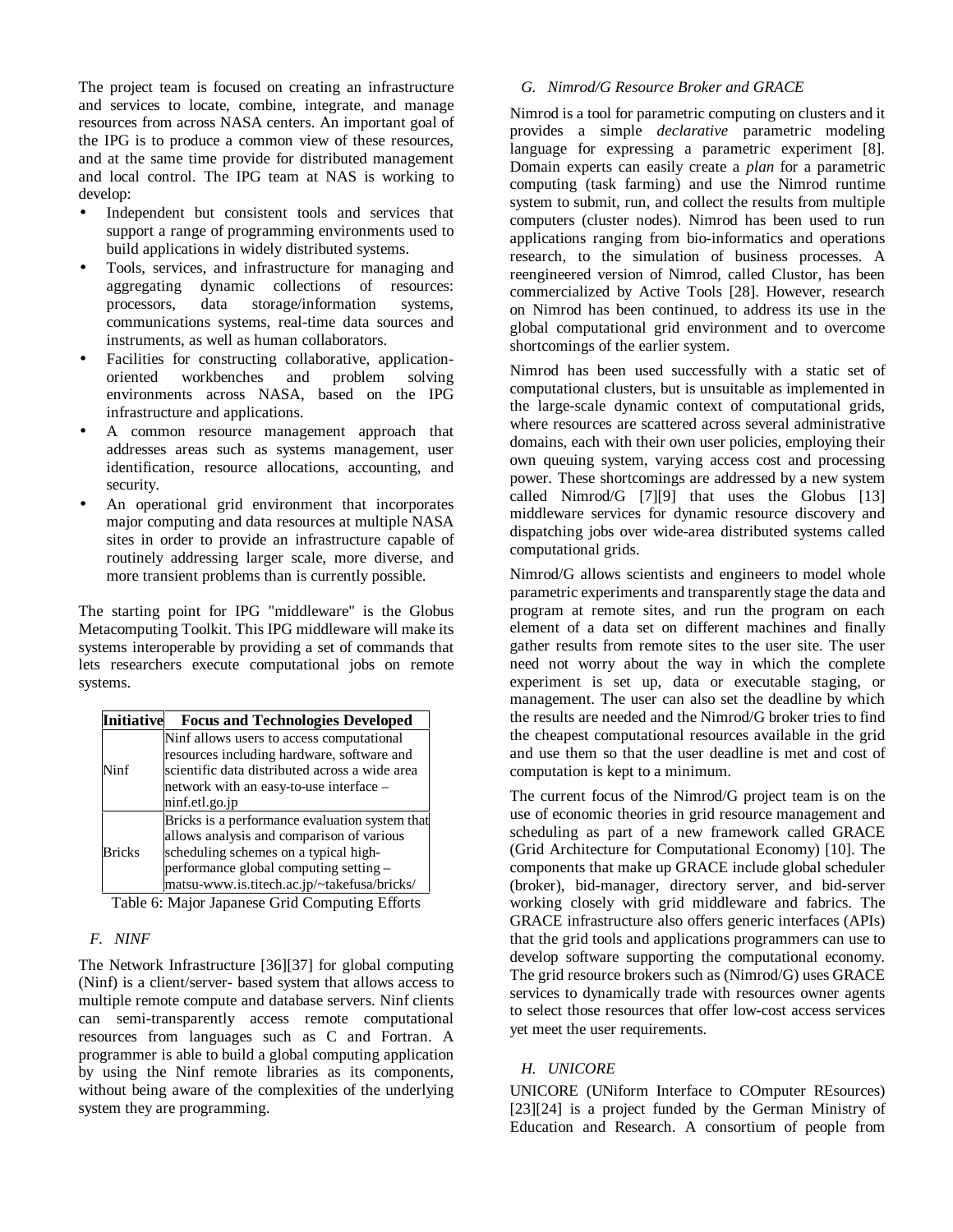universities, national research laboratories, software industry, and computer vendors develops UNICORE. Initially, it was a two years project ending in December 1999 but there is a plan to retarget it and extend it for another two/three years. UNICORE main focus is in providing a uniform interface for job preparation and control that offers seamless and secure access to supercomputer resources. The idea behind UNICORE is to support the users by hiding the system and site-specific idiosyncrasies and by helping to develop distributed applications.

Distributed applications within UNICORE are defined as multi-part applications where the different parts may run on different computer systems asynchronously or sequentially synchronized. A UNICORE job contains a multi-part application as described above augmented by the information about the destination systems, the resource requirements, and the dependencies between the different parts. From a structural viewpoint a UNICORE job is a recursive object containing job groups and tasks. Job groups themselves consist of other job groups and tasks. UNICORE jobs and job groups carry the information of the destination system for the included tasks. A task is the unit, which boils down to a batch job for the destination system.

The design goals for UNICORE include a uniform and easy to use GUI, an open architecture based on the concept of an abstract job, a consistent security architecture, minimal interference with local administrative procedures, exploitation of existing and emerging technologies, zeroadministration user interface through standard Web browser and Java applets, and a production ready prototype within two years. UNICORE is designed to support batch jobs, it does not allow for interactive processes. At the application level asynchronous metacomputing is supported allowing for independent and dependent parts of a UNICORE job to be executed on a set of distributed systems. The user is provided with a unique UNICORE user-id to uniformly get access to all UNICORE sites. An intuitive GUI allows job preparation and control. It should be noted that the prototype excludes metacomputing at the application level (synchronous metacomputing), resource brokerage, and interactive applications including application steering. UNICORE has laid a solid basis for seamless computing and is well accepted by non-expert users. Future developments will integrate features to support more users with more sophisticated applications.

## *I. Grid Applications*

Although wide-area distributed supercomputing has been a popular application of the grid, there are a number of other applications that can benefit from it [4]. These include collaborative engineering, high-throughput computing (large-scale simulation and parameter studies), remote software access, data-intensive computing, and on-demand computing. Some of these applications were demonstrated at SC'98 [41] by the international computational science community.

Some applications that have been designed and developed using message passing interfaces, and to run on parallel platforms can be executed on computational grids without porting – message passing interfaces are available for grid environments. A number of computational physics applications are not grid-enabled [39]. Today, large-scale parameter-study (embarrassingly parallel) applications are exploiting computational grid resources heavily and have been termed as killer applications [7][40]. Projects, such as SETI@Home [26] and Distributed.Net [27], build grids by linking multiple low-end computational resources, such as PCs, across the Internet to detect extraterrestrial intelligence and crack security algorithms respectively. The nodes in these grids work simultaneously on different parts of the problem and pass results to central system for postprocessing.

Grid resources can be used to solve grand challenge problems in areas such as biophysics, chemistry, biology, high energy physics, data mining, financial analysis, nuclear simulations, material science, chemical engineering, environmental studies, molecular biology, structural analysis, mechanical CAD/CAM, weather prediction, astrophysics, scientific instrumentation, and so on.

# IV. CONCLUSIONS AND FUTURE TRENDS

There are currently a large number of projects and diverse range of emerging grid developmental approaches being pursued. These systems range from metacomputing frameworks to application testbeds, and from collaborative environments to batch submission mechanisms.

It is very difficult to predict the future and this is particularly true in a field such as information technology where the technological advances are moving very fast. Hence, it is not an easy task to forecast what will be the "dominant" grid approach in the next future. Windows of opportunity for ideas and products seem to open and close in the seeming "blink of the eye". However, some trends are evident. One of those is growing interest in the use of Java [31] for network computing. In fact, it is interesting to note some that some of the projects described in this paper are using Java and the Web as the communications infrastructure.

The Java programming language successfully addresses several key issues that plague the development of grid environments, such as heterogeneity and security. It also removes the need to install programs remotely; the minimum execution environment is a Java-enabled Web browser. Java, with its related technologies and growing repository of tools and utilities, is having a huge impact on the growth and development of grid environments. From a relatively slow start, the development of metacomputers is accelerating fast with the advent of these new and emerging technologies. It is very hard to ignore the presence of the sleepy giant CORBA [32] in the background. We believe that frameworks incorporating CORBA services will be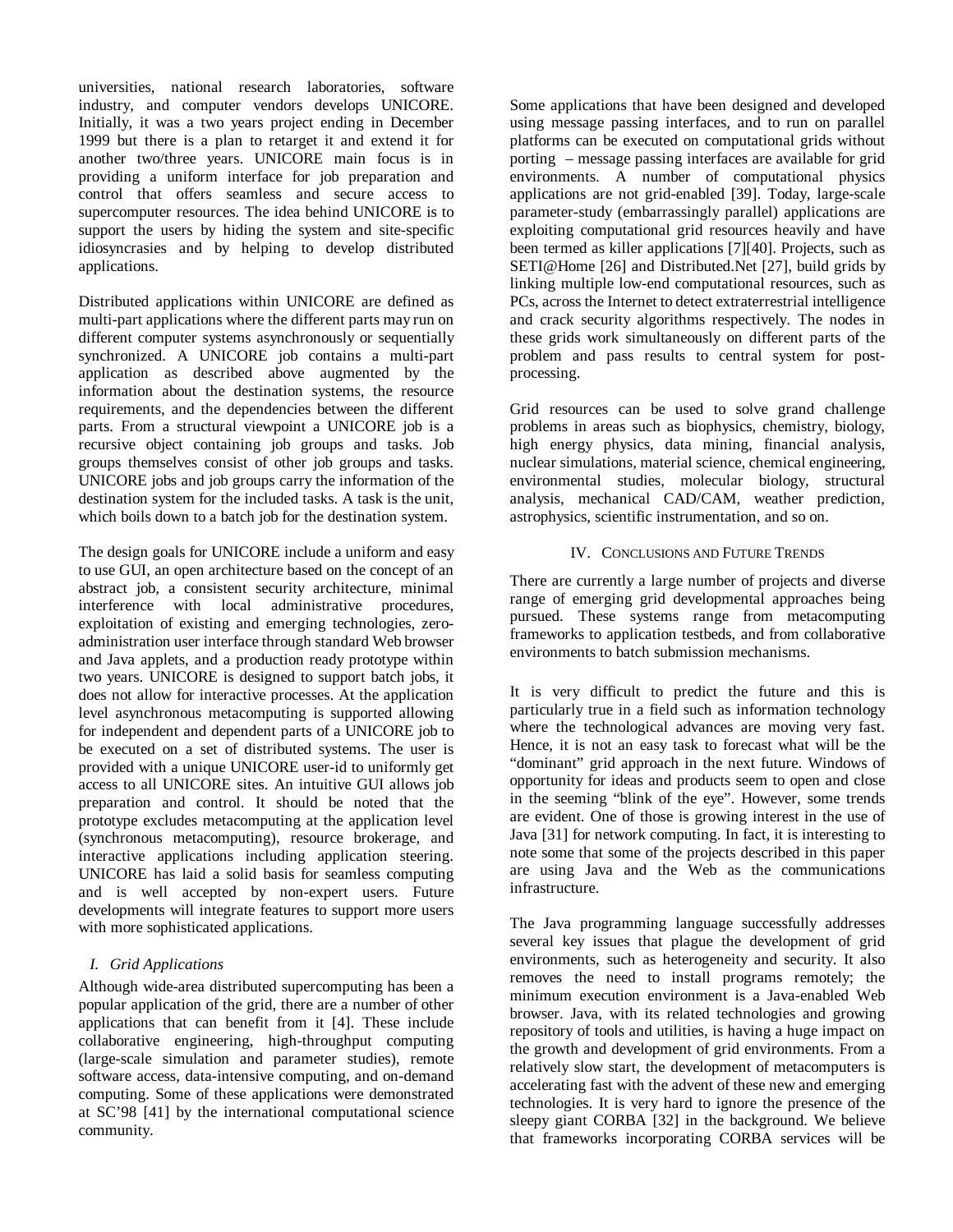very influential on the design of grid environments in the future.

Another promising Java technology is Jini [33][34]. The Jini architecture exemplifies a new approach to computing systems that is netcentric. By replacing the notion of peripherals and applications with that of network-available devices and services with clients that use those services. Jini helps breakdown the conventional view of what a computer is, while including new classes of devices working together in a federated architecture. The ability to move code from the service to its client is the core difference between the Jini environment and other distributed systems, such as the Common Object Request Broker Architecture (CORBA) and the Distributed Common Object Model (DCOM) [35].

Whatever the technology or computing paradigm that becomes influential or most popular, it can be guaranteed that at some stage in the future its star will wane. Historically, in the computing field, this fact can be repeatedly observed. The lesson from this observation must therefore be drawn that, in the long term, backing only one technology can be an expensive mistake. The framework that provides a grid environment must be adaptable, malleable, and extensible. As technology and fashions change it is crucial that a grid computing environment evolves with them.

Larry Smarr observes in [5] that grid computing has serious social consequences and is going to have as revolutionary an effect as railroads did in the American mid-West in the early nineteenth century. Instead of a 30 to 40 year leadtime to see its effects, however, its impact is going to be much faster. He concludes that the effects of computational grids are going to change the world so quickly that mankind will struggle to react and change in the face of the challenges and issues they present. So, at some stage in the future, our computing needs will be satisfied in the same pervasive and ubiquitous manner that we use the electricity power grid. The analogies with the generation and delivery of electricity are hard to ignore, and the implications are enormous. In fact, the computational grid is analogous to electricity (power) grid and the vision is to offer a (almost) dependable, consistent, pervasive, and inexpensive access to high-end resources irrespective their location of physical existence and the location of access.

#### **ACKNOWLEDGMENTS**

The authors would like to acknowledge all developers of the systems or projects described in this paper. In the past we had intellectual communication and exchanged views on this upcoming technology with David Abramson (Monash), Fran Berman (UCSD), David C. DiNucci (Elepar), Jack Dongarra (UTK/ORNL), Ian Foster (ANL), Geoffrey Fox (Syracuse), Wolfgang Gentzsch (GRIDware), Jon Giddy (DSTC), Al Geist (ORNL), and Tom Haupt (Syracuse). We thank all of them for sharing their knowledge with us.

#### **REFERENCES**

- [1] Lyster P., Bergman L., Li P., Stanfill D., Crippe B., Blom R., Pardo C., Okaya D., CASA Gigabit Supercomputing Network: CALCRUST three-dimensional real-time multi-dataset rendering, *Proceedings of Supercomputing '92*
- [2] Catlett C., Smarr L., Metacomputing, *Communications of the ACM*, vol. 35(6), pages 44-52, 1992.
- [3] Smarr L., Infrastructure for Science Portals, *IEEE Internet Computing*, January/February 2000, 71-73.
- [4] Leinberger W., Kumar V., Information Power Grid: The new frontier in parallel computing? *IEEE Concurrency*, October-December 1999, 75-84
- [5] Foster I. and Kesselman C. (editors), The Grid: Blueprint for a Future Computing Infrastructure, *Morgan Kaufmann Publishers*, USA, 1999.
- [6] Baker M., Fox G., Metacomputing: Harnessing Informal Supercomputers, *High Performance Cluster Computing: Architectures and Systems*, Buyya, R. (ed.), Volume 1, Prentice Hall PTR, NJ, USA, 1999.
- [7] Abramson D., Giddy J., and Kotler L., High Performance Parametric Modeling with Nimrod/G: Killer Application for the Global Grid? *International Parallel and Distributed Processing Symposium (IPDPS)*, IEEE Computer Society Press, 2000.
- [8] Nimrod/G http://www.dgs.monash.edu.au/~davida/nimrod.html
- [9] Buyya R, Abramson D, and Giddy J, Nimrod/G: An Architecture for a Resource Management and Scheduling System in a Global Computational Grid, *The 4th International Conference on High Performance Computing in Asia-Pacific Region (HPC Asia'2000*), Beijing, China. IEEE Computer Society Press, USA, 2000.
- [10] Buyya R, Abramson D, and Giddy J, Economy Driven Resource Management Architecture for Computational Power Grids, *International Conference on Parallel and Distributed Processing Techniques and Applications (PDPTA'2000)*, Las Vegas, USA, 2000.
- [11] Gentzsch W. (editor), Special Issue on Metacomputing: From Workstation Clusters to Internet computing, *Future Generation Computer Systems*, No. 15, North Holland, 1999.
- [12] Grid Computing Infoware http://www.gridcomputing.com/
- [13] Globus http://www.globus.org/
- [14] Globus Testbeds http://www-fp.globus.org/testbeds/
- [15] Foster I. and Kesselman C., Globus: A Metacomputing Infrastructure Toolkit, *International Journal of Supercomputer Applications*, 11(2): 115-128, 1997.
- [16] Legion http://legion.virginia.edu/
- [17] Grimshaw A., Wulf W. et al., The Legion Vision of a Worldwide Virtual Computer. *Communications of the ACM*, vol. 40(1), January 1997.
- [18] WebFlow http://osprey7.npac.syr.edu:1998/iwt98/products/webflow/
- [19] Haupt T., Akarsu E., and Fox G., Furmanski W, Web Based Metacomputing, Special Issue on Metacomputing, *Future Generation Computer Systems*, North Holland 1999.
- [20] NetSolve http://www.cs.utk.edu/~casanova/NetSolve/
- [21] Casanova H. and Dongarra, J*., NetSolve: A Network Server for Solving Computational Science Problems*, *Inernational Journal of Supercomputing Applications and High Performance Computing*, Vol. 11, No. 3, 1997.
- [22] Casanova H., Kim M., Plank J., and Dongarra J., Adaptive Scheduling for Task Farming with Grid Middleware, *International Journal of Supercomputer Applications and High-Performance Computing*, 1999.
- [23] Almond J., Snelling D., UNICORE: uniform access to supercomputing as an element of electronic commerce*, Future Generation Computer Systems*, 15(1999) 539-548, NH-Elsevier.
- [24] UNICORE http://www.unicore.org
- [25] Hawick K., James H., Silis A, Grove D., Kerry K., Mathew J., Coddington P., Patten C., Hercus J., Vaughan F., DISCWorld: An Environment for Service-Based Metacomputing, *Future Generation Computing Systems (FGCS)*, Vol. 15, 1999.
- [26] SETI@Home http://setiathome.ssl.berkeley.edu/
- [27] Distributed.Net http://www.distributed.net/
- [28] Active Tools http://www.activetools.com